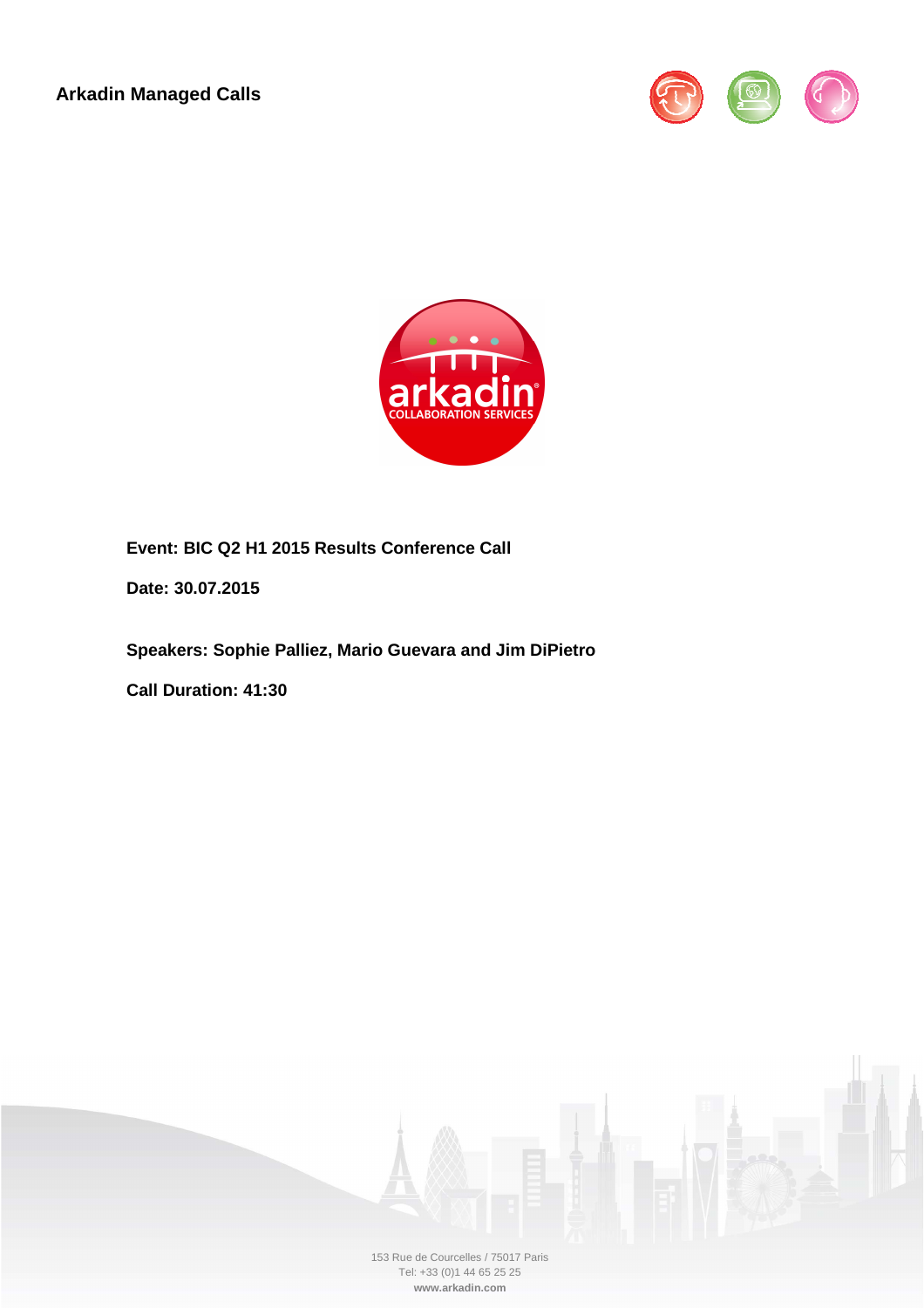

**Operator:** Ladies and gentlemen welcome to the second quarter and the first half 2015 results BIC's conference call. I'll now hand over to Sophie Palliez. Madame, please go ahead.

**Sophie Palliez:** Thank you, good afternoon and good morning, and welcome. As usual, the call will be hosted by Mario Guevara, Chief Executive Officer and Jim DiPietro, Chief Financial Officer. We will have a short presentation of the results and then we will go through the Q&A section. Let me give the floor to Mario.

**Mario Guevara:** Thank you Sophie. Let me start with first semester group key figures: our sales reached €1,134.0 million a growth of 6.3% on a comparative basis, with consumer business growth at 6.8% with a good performance across all geographies. On the other hand, BIC Graphic net sales increased 2.1% driven by the growth in developing markets. The income from operation increased 22.8% to €241.5 million, and the normalized IFO, which excludes non-recurring items, was €239.2 million, up 29.6%. Normalized IFO margin was 21.1% compared to 19.1% in the first half of 2014.

Turning to slide four: earnings per share at the group level was  $\epsilon$ 3.74, up 29.4%, and our net cash position at the end of the June reached €223.7 million, and Jim will explain later in more detail the evolution of our net cash position compared to the previous year.

As you can see on slide five, our consumer business increased 6.8% on a comparative basis with developed markets showing a very good performance. Sales were up 6.4% in Europe, with a solid growth in both Western and Eastern Europe. North America increased 8% with a very good performance in lighter and shaver categories. Developing markets net sales grew 5.9% with a solid growth in Latin America, notably in Brazil and Mexico.

Let me now comment on sales performance by category, starting with stationery. The first semester 2015 stationery net sales increased 2.2% on a comparative basis. In Europe, net sales grew high single-digit, driven by strong Back to School sell-in in all countries. We got a double-digit growth in Eastern Europe, and a good performance of our new products, notably BIC Cristal Stylus and BIC 4 Colour Shine. In North America the slight decrease of net sales was mostly due to timing. As you may remember, we registered early Back to School shipments in June 2014, which was not the case this year. In total, we expect total Back to School sell-in to grow low to mid-single digit in 2015. At the end of May, the stationery market in the US was growing mid single digit, led by modern mass market and e-commerce, while the office superstore channel continues to be impacted by store closures, a consequence of the consolidation move among the superstores. Globally, BIC products outperformed the market thanks to the success of our Champion Brand strategy and new product introductions such as BIC Atlantis Exact, BIC Atlantis Ultra Comfort and BIC X-tra Fun graphite pencils. The first half net sales were flat in developing markets. Latin America ended the semester with high single-digit growth, boosted by strong sell-in in Mexico as well as great results in Colouring in Brazil, despite the tough economic situation in that country. In the Middle East and Africa region we grew distribution and sales, and reinforced our leading position in key sub-Saharan markets such as Togo, Ghana, Cameroon and Senegal. In selected countries we continue to change our business model towards more proximity and direct sales. In India, Cello Pens first half net sales declined low single-digit, as the solid second quarter nearly offset the negative first quarter performance. The local team continues to work on bringing manufacturing safety and quality standards to BIC level. H1 2015 stationery normalized IFO margin was 15.7% compared to 14.6% in 2014, as a result of favourable fixed-cost absorption, as well as positive FX effect on gross profit. Second quarter 2015 normalized IFO margin was 17.1% compared to 17.2% in Q2 of 2014.

Let me now turn to lighters on slide seven. Net sales increased 9.5% on a comparative basis. In Europe sales were mid single-digit, and the growth was mainly driven by market share gains in Western Europe – notably in France, Italy and Germany – and Eastern Europe, thanks to new listings and good performance in Russia and Ukraine. In North America net sales increased high single-digit; this strong performance reflects the impact of the 1<sup>st</sup> April 2015 price adjustment, distribution depth improvements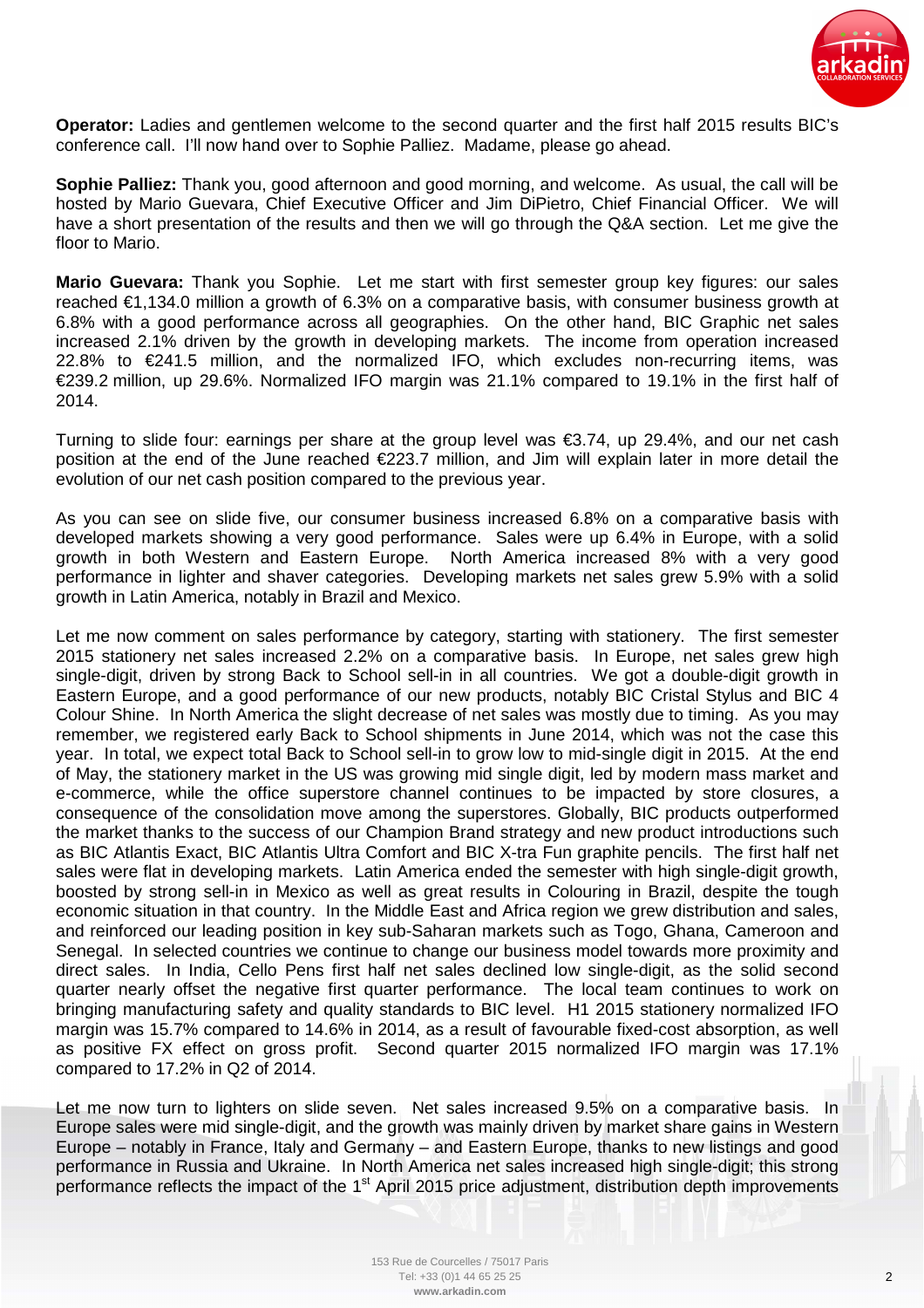

and the success of our added value sleeved lighters. In developing markets net sales increased double-digit. In Latin America sales grew double-digit with distribution gains in Brazil and in Mexico, where we gained distribution in the traditional channel. In the Middle East, Africa and Asia, we grew double-digit thanks to improved distribution. The first half 2015 lighters normalized IFO was 39.7%; that compares to 39% in 2014. This improvement is due to strong net sales growth. Q2 2015 normalized IFO margin was 41.6% compared to 41.2% in the second quarter of 2014.

Turning to slide number eight: shaver net sales increased 12% on a comparative basis. In Europe we increased high single-digit. Sales were driven by good performance in Western Europe, notably in France, with increased visibility in stores. We also increased distribution in Eastern European countries. In North America we grew double-digit. The performance was driven by a strong new product pipeline, with BIC Flex 5 and BIC Simply Soleil Click. In May 2015 the new BIC Flex 5 ranked number two in volume among the five-blade one-piece shavers in the US. In developing markets, sales increased double-digit. In the Latin America region, net sales grew – net sales growth was driven by market share gains in Mexico and by the success of added value shavers, mainly BIC Soleil, in Brazil. In Middle East and Africa, performance was enhanced by a successful communication campaign during the Africa Cup of Nations. H1 2015 shavers normalized IFO margin was 20.2% compared to 17.7% in 2014. The increase in margin was driven by strong net sales growth, positive FX impact on gross profit, and timing of OPEX compared to last year. The second quarter shaver normalized IFO margin was 19.1% compared to 18% in the second quarter of 2014.

Let me comment briefly on the other products category: the first half 2015 net sales increased 3.9% on a comparative basis. The other consumer product business includes various activities in different countries, the most important being BIC Sport, which net sales grew double-digit on a comparative basis. Other consumer products first half 2015 normalized IFO was €2.2 million. As you may remember, we finalised the sales of our portable fuel cell technology to Intelligent Energy early April 2015. In 2014 the first half normalized IFO margin included the expenses related to the portable fuel cell project for €5.3 million.

Turning to slide number ten: BIC Graphic net sales increased 2.1% on a comparative basis, confirming the full year 2014 and Q1 2015 positive momentum. Sales were driven by an overall good performance in key European countries such as the UK, Spain and Germany, and sales were flat in North America. Developing markets continued to grow, particularly in Latin America. The first half 2015 normalized IFO margin was -4.7% compared to -4.2% in 2014. While we continue to invest in the business we were impacted by the bankruptcy of two large customers in North America. Q2 2015 BIC Graphic normalized IFO margin was -3% compared to -1.6% in the second quarter of 2014. Let me now give the floor to Jim, who will comment in more details our consolidated accounts.

**Jim DiPietro:** Thank you Mario. Starting on slide 12, we see the summarised P&L results for the first half of 2015. Net sales increased 17.1% as reported, and 6.3% on a comparative basis. Gross profit increased 19.5% while normalized IFO increased 29.6%. The €2.3 million difference between normalized IFO and IFO as reported is comprised of restructuring costs – mainly related to distribution reorganisation in the Middle East and Africa region – and the gain on fuel cell portable technology divestiture, as well as the impact of the lump sum election for terminated vested pension participants.

Slide 13 shows the evolution of net sales between the first half of 2014 and first half 2015. On an as reported basis, net sales grew 17.1%. On a comparative basis, sales grew 6.3%. Foreign currency translation impact was favourable 11.5%, or €111 million. The strength of the US dollar compared to the euro accounted for €96 million of this translation increase. The other significant changes came from the Indian rupee which had an impact of €7 million, the Mexican peso €4 million, and the Russian and Ukrainian currencies had a negative impact of €4 million. The perimeter change is related to the sale of Sheaffer.

On slide 14, the evolution of net sales between the second quarter of 2015 compared to last year 2014. On an as reported basis, net sales increased 16.6%; on a comparative basis, sales grew 5.8%.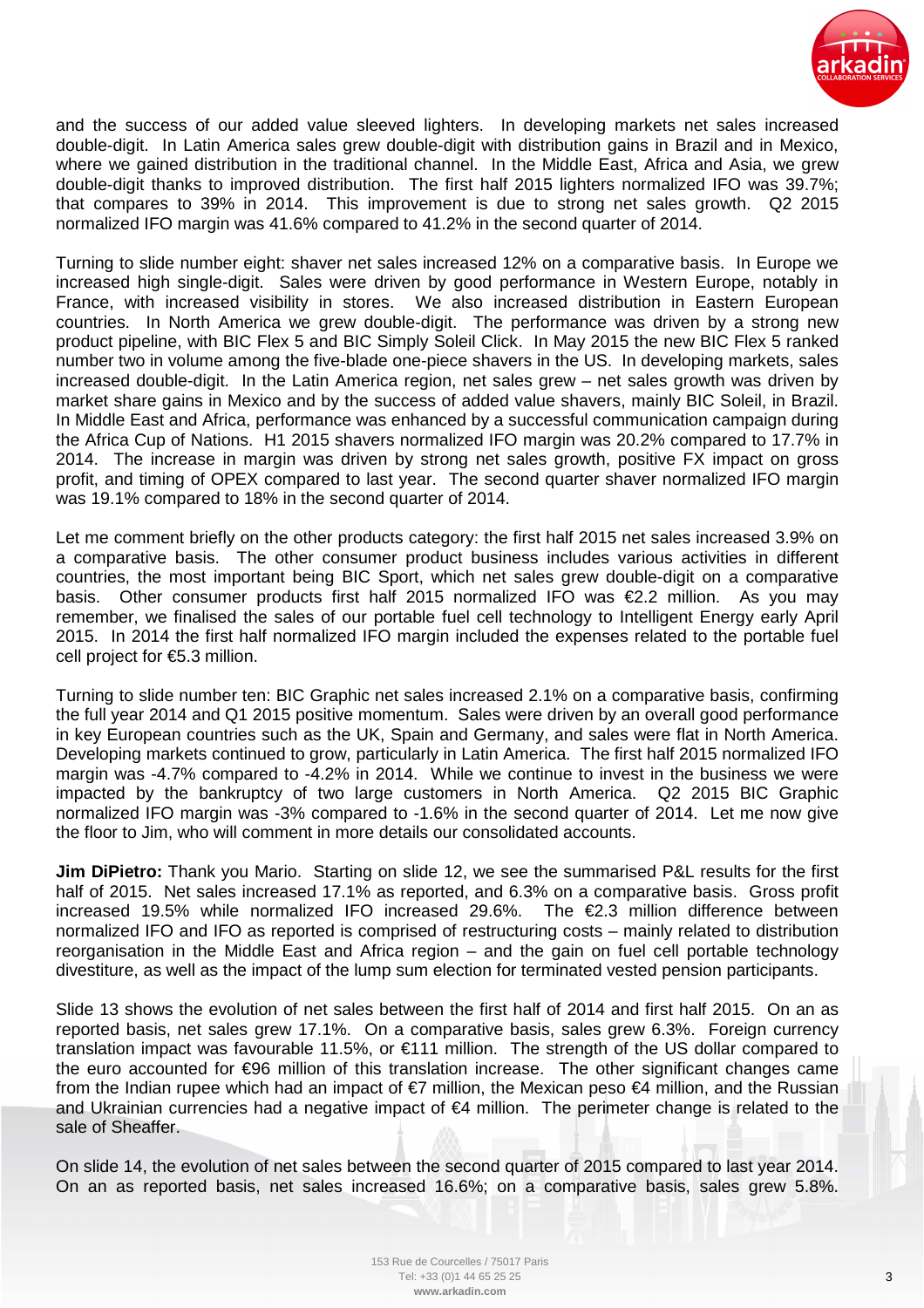

Foreign currency translation impact was a favourable 11.5% or €61 million. Again, the strength of the dollar compared to the euro accounted for €56 million of the translation increase. And just as we had seen for the first half, other changes are related to the Indian rupee, the Mexican peso and the negative impact of Russian and Ukrainian currencies. Again, the perimeter change is related to the sale of Sheaffer.

On slide 15, we now review the change of normalized IFO for the first half of this year compared to last. We can see the increase of one point in gross margin, benefiting from favourable FX and raw material impacts. Brand support decreased 0.3 point, and OPEX and other expenses were down 0.7 point, partly due to lower expenses related to fuel cell. The lower brand support investments and operating expenses are planned to be higher in the second half of this year, as we have timing impacts compared to last year.

Now we will review the change of normalized IFO for second quarter 2015 compared to 2014, on slide 16. In the second quarter, gross profit margin remained constant to last year. While we had a positive impact from sales growth and raw material cost. That was offset by less favourable manufacturing absorption and cost of production. Brand support decreased 0.3 point; OPEX and other expenses were down 0.8 point. The brand support impact is timing, again, versus last year. And as we discussed on the prior page, we again have higher planned spending for the second half of 2015.

On slide 17 we can see net finance revenue increased to  $\epsilon$ 11.8 million, compared to  $\epsilon$ 1.5 million in 2014, this is due primarily to the favourable revaluation of financial assets denominated in US dollar. Income before tax increased 27.8% as reported, to  $E$ 53.3 million. In the first half the tax rate was 30%, consistent with last year's first half rate. Net income group share increased 30.1%, and finally EPS group share increased to  $\epsilon$ 3.74 compared to  $\epsilon$ 2.89 last year.

Slide 18 summarises the evolution of our net cash position between December 2014 and June 2015. We generated solid cash from operating activity which funded our investments in CAPEX of nearly €51 million, and helping to pay the dividend of almost €135 million. The cash received through stock options exercised in a liquidity contract was €8 million during the first half, and we have a share buyback during the first half of little over €26 million. The fuel cell divestiture had an impact of €14 million on cash. As a reminder, the net cash position is impacted by the future value of Cello's remaining put option. This ends the first half consolidator results, and I will turn the floor back to Mario.

**Mario Guevara:** Thank you Jim. Let me now summarise the first half results. With high single-digit net sales growth, the performance of our consumer business clearly reflects the strength of the BIC business model in both developed and developing markets. We continue to experience strong performance in lighters and shavers. Stationery results were good, and as mentioned we expect solid Back to School season in Europe, the US and Mexico, supported by our value for money positioning combined with new product launches. In addition, BIC Graphic confirmed positive sales momentum, although business environment remains difficult in a fast-evolving competitive landscape. Supported by strong net sales, normalized IFO margin was favourably impacted by foreign currency fluctuations and by a positive impact of raw materials. As to our net cash position, it remains healthy thanks to sustained operating cash flow generation.

Let me now conclude with our outlook for the full year. First of all, the solid momentum of our net sales has reinforced our confidence to achieve our full-year 4% to 5% sales growth on a comparative basis. As regard to profitability, and in light of the first-half results, we now anticipate group normalized IFO margin to be slightly higher than last year's level. Consumer business will be better than initially anticipated, and BIC Graphic margin will be similar to last year. Thank you for your attention, and we are now ready to answer your questions.

**Operator:** Ladies and gentlemen, if you wish to ask a question press 01 on your telephone keypad.

We have the first question from Nicolas Langlet, Natixis. Sir, please go ahead.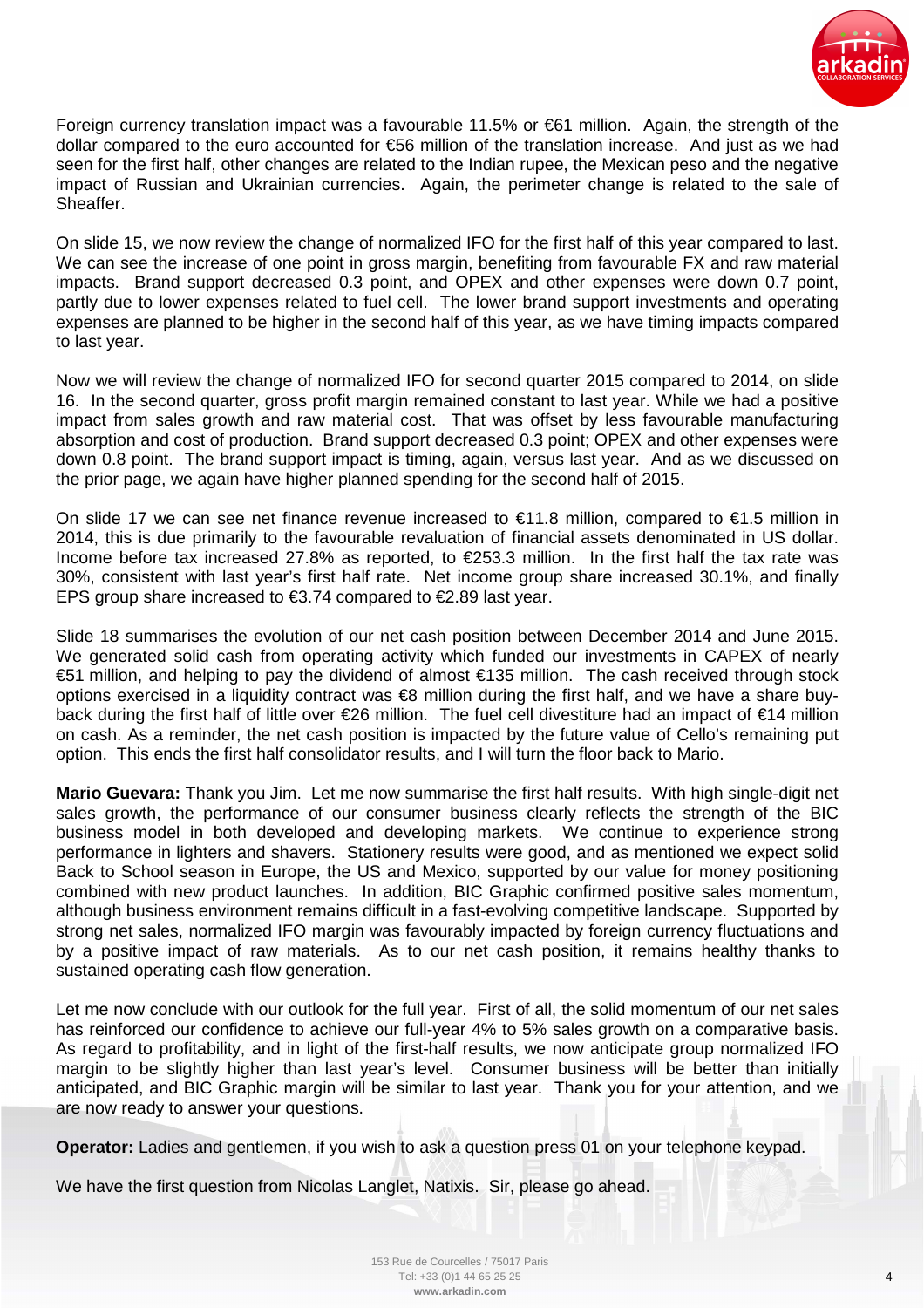

**Nicolas Langlet:** Hi, good afternoon everyone. I have got three questions please. First of all on the gross margin change in Q2: would it be possible to quantify the plus and the minus you talked about between the sales growth FX, raw material etc.?

Second question on Cello: could you come back on the top line performance in the country in Q2? In my estimate, it's up high single-digit, and I was just wondering if the improvement is related to internal initiatives, internal improvement, or is it more driven by better market conditions? And, also could you give us what was the adjusted EBIT margin for Cello in Q2?

And last question on Brazil: can you tell us what was the organic sales growth in the country in Q2 and Q1 if it's possible. And maybe have your view on the country; have you noticed any sequential slow-down during the Q2? Thank you.

**Mario Guevara:** Nicolas, this is Mario. On your question on Cello in the second quarter: if you recall, at the end of Q1 in 2014 there was a strong sale and then Q2 2014 was weak. Now this year, if you recall, Q1 was not good, but also we had a few orders in hand that we couldn't ship because we did not have the products. So, the good result is a double-digit growth in Q2 for Cello. First, a low basis comparison. Second, orders overflow from Q1 to Q2. Third, good performance in selling is due to good innovative promotions. So all the above were the reasons that sales grew double-digit in second quarter for Cello.

**Nicolas Langlet:** Okay. And until now you talked about fierce competition from the low value producer in the country: is it still the case?

**Mario Guevara: Yes, it's still the case.** 

**Nicolas Langlet:** Okay.

**Mario Guevara:** And will continue to be the case; doesn't look like that will ease in the next quarters.

**Nicolas Langlet:** Okay.

**Mario Guevara:** In Brazil, the first semester growth was high single-digits, and we grew in the three categories. So although we all know that economy is slowing down, the reasonably good performance is not due to the growth in the market but mainly to market share gains and the great performance of the BIC team in Brazil. For the remainder of the year: we are all waiting what would be the impact of the significant weakness of the currency. We all know sooner or later it will translate into cost pressures in the domestic market.

**Nicolas Langlet:** Okay. And the high single-digit growth you talked about is for Q2?

**Mario Guevara:** No, for the first half.

**Nicolas Langlet:** Ah, first half, okay. Okay.

**Mario Guevara:** Yes. I mean, remember this – also has a component of inflation.

**Nicolas Langlet:** Sure.

**Mario Guevara:** But volumes were up too.

**Nicolas Langlet:** Okay.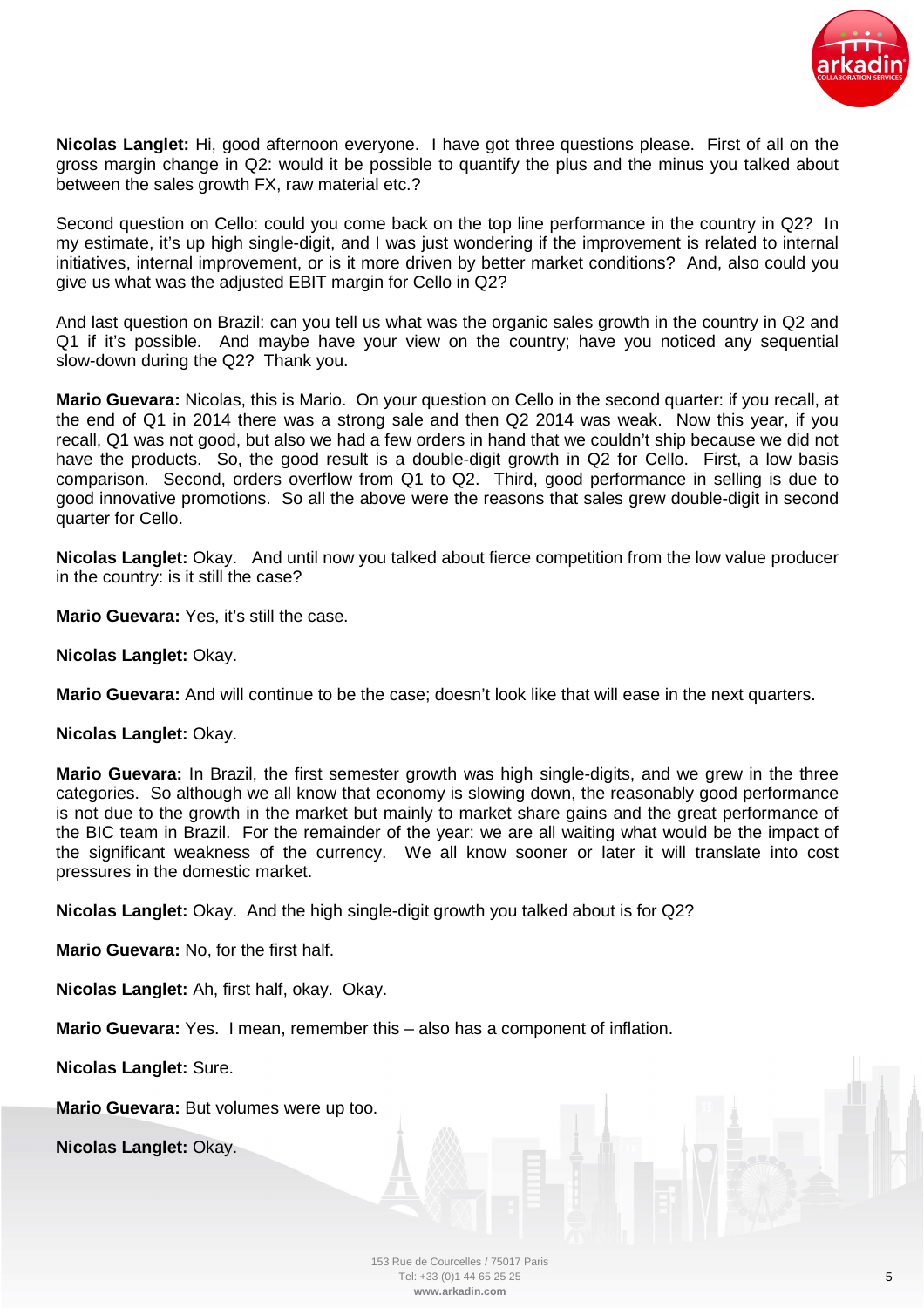

**Jim DiPietro:** So Nicolas, on the question on the second quarter GP: what we do see, as I mentioned earlier is a few different offsetting effects. So on the positive side, obviously the sales growth was a benefit, and we had similar raw material impact in the second quarter as the first, and we also had the slight benefit in the second quarter at the group level of some price increases. Offsetting that was the change year-to-year in absorption out of the factories, so again strong second quarter last year, a little less favourable this year, as well as some higher costs of production elements that we had incurred in 2015. The other impact in the second quarter of 2015 that was slightly higher than last year, again due to timing, are some brand development funds related to stationery Back to School, which is again accounted for above net sales but has a gross margin impact.

**Nicolas Langlet:** Okay. And looking at the raw material for the rest of the year, do you expect still a positive impact?

**Jim DiPietro:** Yes, I think right now the expectation is equal to the first half or slightly less, and the reason why it could be slightly less than the first half impact, again as we've talked in the past many times, it depends on supply and capacity. Again we're talking more specialised materials, especially the plastics. So even though prices were favourable to last year in the first half, depending on supplier capacity, we could see changes. And we did realise some changes in the second quarter, and it depends on how those changes materialise for the balance of the year.

**Nicolas Langlet:** Okay. And of the 100 basis point gross profit improvement in H1, raw material was around half of this improvement?

**Jim DiPietro:** Probably a little less than half.

**Nicolas Langlet:** Okay. Okay, thank you.

**Jim DiPietro: You're welcome.** 

**Operator:** We have the next question from Mr Chaput, Oddo. Sir, please go ahead.

**Christophe Chaput:** Yes, good afternoon. I got a question for Cello regarding the profitability: do you see an improvement in Q2 2015 versus Q2 2014? That's my first question.

The second one is on BIC Graphic. The margins are still weak; you do not provide real guidance, could you give us more detail about the operating profit we could expect for BIC Graphic for the full year?

And on Cello again, sorry: what is your visibility on Q3 sales? Could it still, let's say, improve in like-for-like by perhaps – not high single-digits, but mid single-digits? Thank you.

**Jim DiPietro:** Okay, let me address the Cello questions, first on the profitability: second quarter was, I would say, very good profitability, up versus obviously first quarter as well as last year. A lot of that was driven by the strong sales growth that we had experienced in the second quarter, so again the sales growth was a benefit, as well as last year, material costs were a bit higher than what we have realised this year. So again, good second quarter profitability, better than first, as well as last year. So the balance of the year on the Cello sales: we had a strong second quarter which Mario explained. We would right now expect balance of the year to be good sales growth, but probably more high single-digit to low double-digit.

**Christophe Chaput:** Just on profitability of Cello, I got for last year more or less 15% to 16%. Is it a fair assumption for last year? So it could climb by 17% to 20% perhaps?

**Jim DiPietro:** Not as high as 17 and 20.

**Christophe Chaput:** Okay.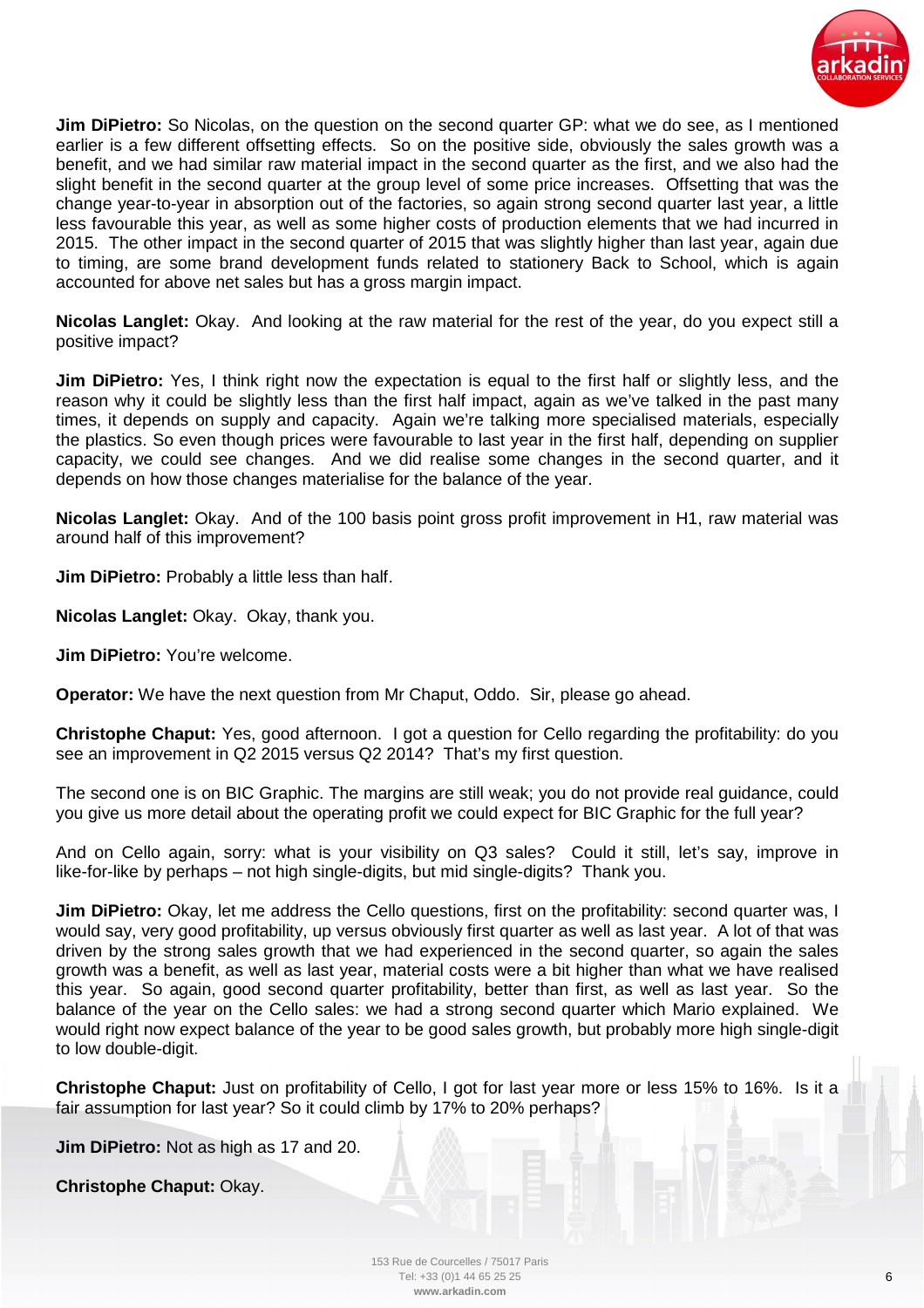

**Mario Guevara:** Your question regarding BIC Graphic: so I mentioned the profitability of BIC Graphic in the second quarter was minus 3%; that compares obviously less favourable with the minus 1.6% of the second quarter of 2014, and for the full year we expect BIC Graphic margin to be similar to last year.

**Christophe Chaput:** Okay, thank you very much.

**Operator:** We have a next question from Madame Bentzmann, Raymond James. Madame, please go ahead.

**Hermine de Bentzmann:** Good afternoon. A few questions please for me, the first one on your guidance: can you be a bit more precise on the magnitude of the improvement that you expect in the consumer division, and be more precise as well on the brand support project that you have? And I was wondering in which division you will support your brands.

Next question on the lighters: very good growth in this division, especially in North America despite the price increase. Do you think you can sustain a high single-digit growth in North America in lighters?

And lastly on shavers: as well, a very good growth at BIC Flex 5. Have you seen any reorders, or do you expect reorders from this product in the next quarters? Thank you.

**Mario Guevara:** Hi Hermine. On lighters, on your question: the price adjustment has been fully implemented in North America. We expect the price adjustment to stick for the remainder of the year, so we don't expect the same volume growth in the second half as compared to the first half of the year. Regarding Flex 5, we have a solid and a steady build-up, so we continue to increase – as I mentioned in terms of volume, Flex 5 ranks number 2 in volume among the disposable shavers that have five blades, and reorders continue to come steadily and growing at a good rate.

**Jim DiPietro:** On brand support, what we see in the second half are our planned estimates to invest in brand support across all categories as well as most regions, especially as we look at growing within developing markets. We have plans for investments in the second half of the year, and again – depending on category – brand support plans and investments for developed countries as well. So, it's probably best summarised to say brand support is going to be across all categories and across the regions as well.

**Hermine de Bentzmann:** And on the magnitude of the margin improvement.

**Mario Guevara:** It mainly will come from the consumer business, Hermine.

Hermine de Bentzmann: Yes, but you don't quantify?

**Mario Guevara:** We don't know yet, exactly.

**Hermine de Bentzmann:** Okay. Just a last question on exceptional items: can we expect in H2 further exceptional cost?

**Jim DiPietro:** Right now, there are no known exceptional non-recurring items for the second half.

**Hermine de Bentzmann: Okay, thank you.** 

**Operator:** We have the next question from Madame Husson-Dumoutier, Kepler Cheuvreux. Madame, please go ahead.

**Aurélie Husson-Dumoutier:** Good afternoon everyone, I have actually two questions. The first one is on the guidance: again, you guide for a slight increase in the IFO margin, but you already had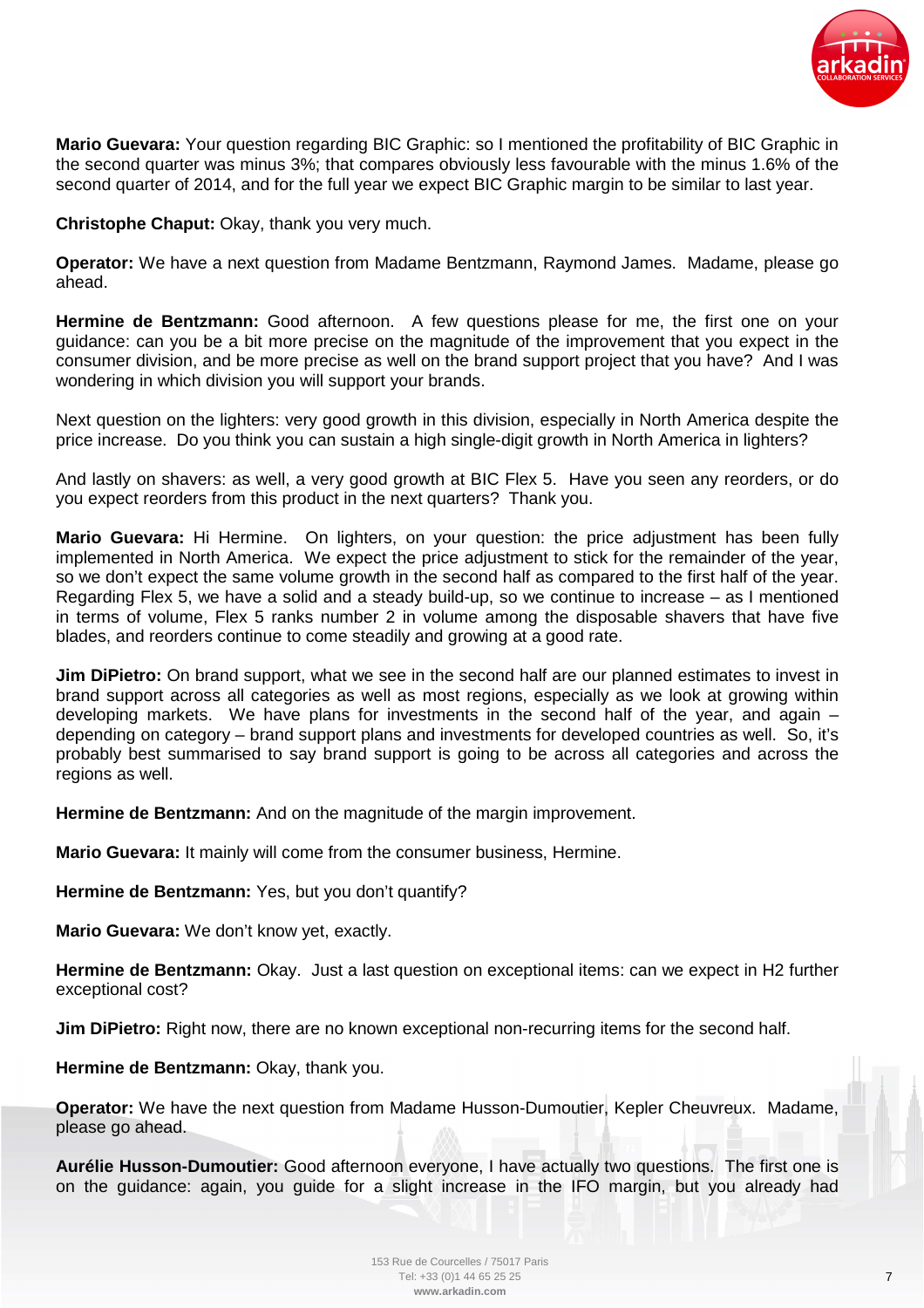

200 basis points increase in H1. So this implies that you expect some decline in H2, so could you confirm that?

And my second question is on other products: can we expect the same kind of EBIT in H2 that you had in H1, or are there some one-offs that we should take into account? Thank you.

**Jim DiPietro:** Yes, the first question on guidance, and it's the same theme as we've spoke about throughout the call: what we see in the second half is the planned brand support investments, so again versus timing of last year; as you've noticed through the presentation, we were favourable on brand support, operating expenses, other expenses versus last year. And the plan is still to continue to invest on brand support across the categories for the balance of the year, as well as the timing of certain operating expenses that are going to be just skewed more towards second half of 2015 versus first half.

# **Aurélie Husson-Dumoutier:** Okay.

**Mario Guevara:** The other products: the growth of BIC Sport takes place basically in the first half of the year, so we don't expect the same growth second half. And in terms of other expenses, we – since we divested from the fuel cell project, obviously we would not have that impact in the remaining of the year.

**Aurélie Husson-Dumoutier:** So we can expect very nice improvement compared to the negative –

**Mario Guevara: Of last year.** 

# **Aurélie Husson-Dumoutier:** Okay.

**Mario Guevara:** Yes, what you can dial in your model is not to include the fuel cell expenses of last year.

### **Aurélie Husson-Dumoutier:** Okay.

**Jim DiPietro:** Just one comment to that: remember as we said in earlier discussions, that lower spending will be offset by other projects. So while that fuel cell investment is not going to be incurred, we have other operating projects that we're working on that will offset some of that reduction of spending.

# **Aurélie Husson-Dumoutier:** In the same division?

**Jim DiPietro:** In different divisions.

### **Aurélie Husson-Dumoutier:** Okay.

**Operator:** The next question comes from Mr Lahmidi, MainFirst. Sir, please go ahead.

**Mourad Lahmidi:** Yes, hello, good evening Mario, good evening Jim and Sophie. I have two questions; one on the lighter business in Q2: can you share with us how much of the growth came from pricing, and how much came from volume?

Second question on Africa: you were talking about changing the business model to go more towards the consumer; can you just, you know, elaborate more on what's happening over there, and maybe share with us how much Africa are presenting in your total sales? Thank you.

**Mario Guevara:** Yes, on the business model of Africa what we have done – and Jim alluded to one of the explanations – one of the exceptional charges – we have bought back some of our distributors, and we are going to go more direct with our own salesforce. So, that's the reason of the change in approach in some countries in Africa.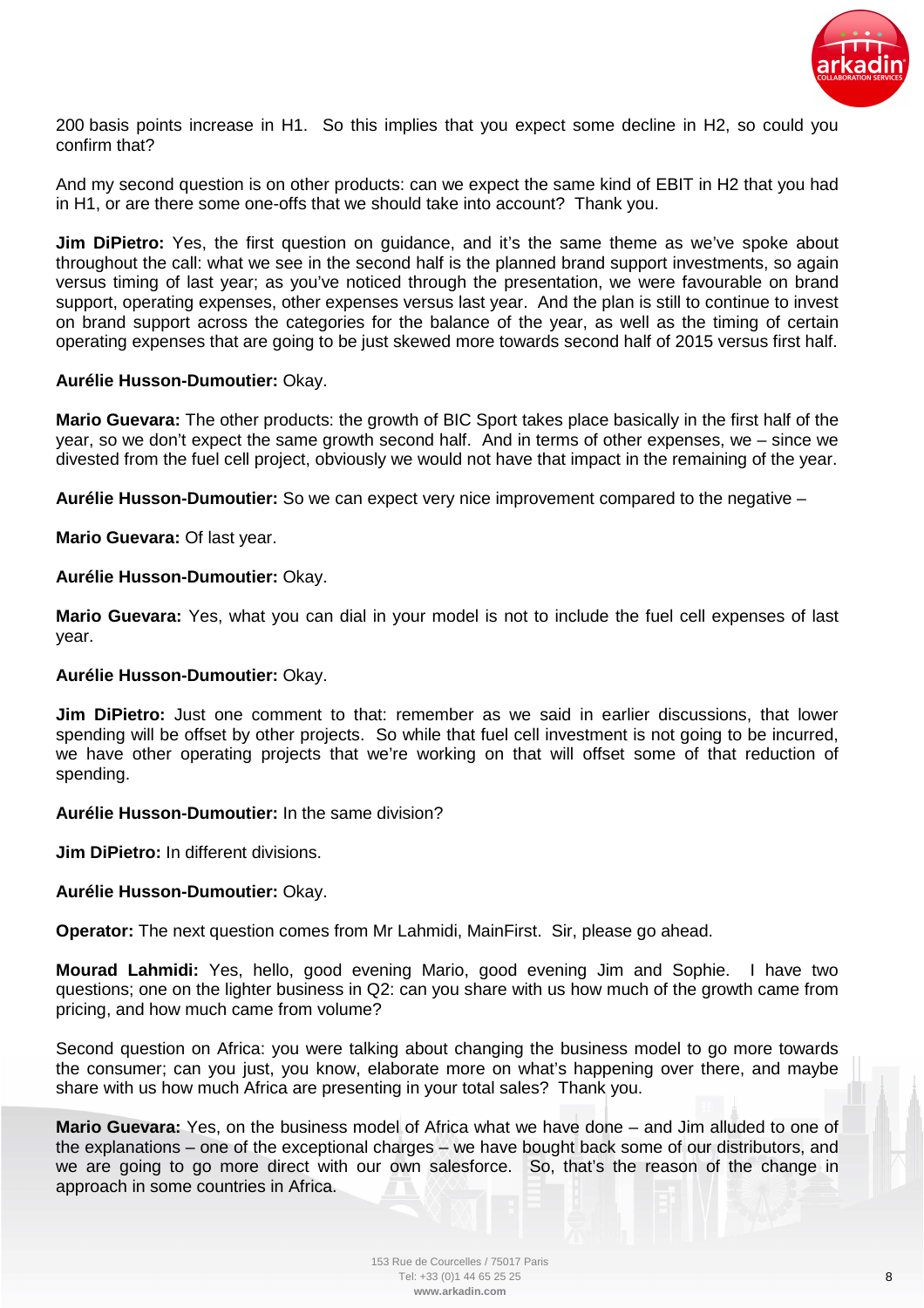

**Jim DiPietro:** On lighter again, in the second quarter; while we did have the benefit of the price increase which started in April – and again, the timing of that was obviously probably more, I would say, two thirds of the quarter – we also had the leverage of the sales growth. Remembering, as we said earlier, there was a slight unfavourable change year-to-year on absorption within the factory, as well as some costs within the factory. So, we had the benefit of the price increase, benefit of the sales growth, and in the second quarter that was offset a bit by absorption change versus a year ago, as well as overall costs of production versus a year ago.

**Mourad Lahmidi:** Okay, thank you.

**Operator:** We have a last question from Mr Langlet, Natixis. Sir, please go ahead.

**Nicolas Langlet:** Yes, I again have got four very quick questions please. First of all you talked about the two clients for BIC Graphic that went bankrupt: is it possible to know how much of sales do they represent for BIC Graphic?

Second question, on the A&P: so just to be sure, for the full year you expect the A&P to increase as a percentage of sales, yes or not, versus 2014?

Third question: can you come back on the OPEX increase expected for H2? To what are they related?

And lastly, on lighters: are you able to tell us how much of your volume in the US are made with sleeved lighters? Thank you.

**Mario Guevara:** Okay. BIC Graphic, the two clients – you know, I don't have the figures, but those were important customers. But as you recall, in BIC Graphic the distributors are quite fragmented, the environment is quite fragmented, so even the most important distributor –

[BREAK IN AUDIO]

**Mario Guevara:**  $-$  the mix of the sleeved lighters continues to increase in North America.

**Nicolas Langlet:** Okay. I'm very sorry Mario, but the line cut for one minute.

**Mario Guevara:** Ah, okay.

**Nicolas Langlet:** So I'm very sorry.

**Mario Guevara:** What did you miss?

**Nicolas Langlet:** By the A&P.

**Mario Guevara:** Ah, the A&P should increase in absolute terms compared to last year.

**Nicolas Langlet:** Okay, but not as percentage of sales?

**Jim DiPietro:** It's increasing as a percentage of sales in 2015 compared to 2014 second half.

**Nicolas Langlet:** Okay, second half, okay. Okay, and the OPEX increase in H2?

**Jim DiPietro:** The OPEX that we see in H2, we have increases in research development, as well as structural operating activities within the group across categories and regions.

**Nicolas Langlet:** Okay. And on the sleeved lighters?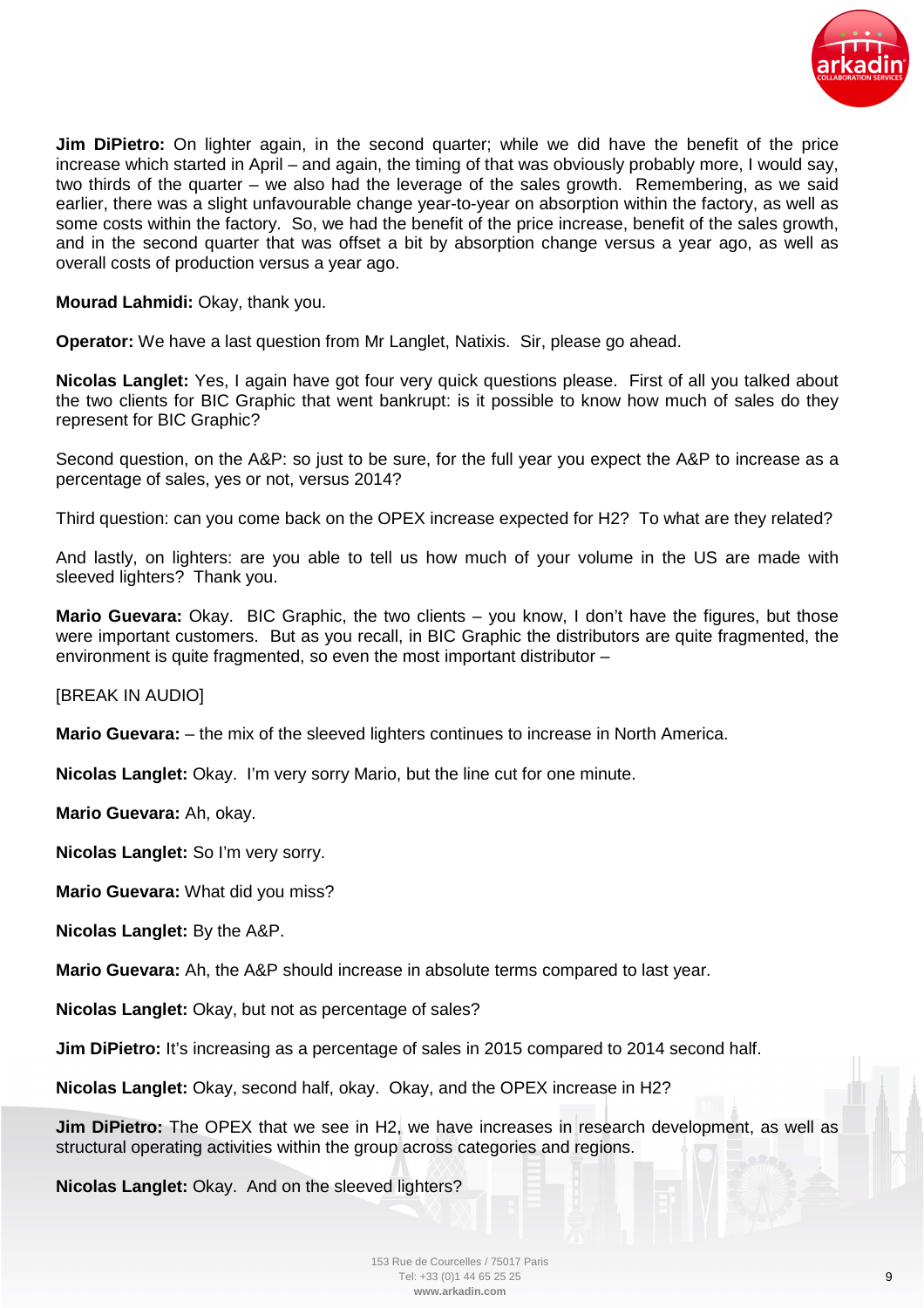

**Mario Guevara:** Yes we continue to increase the mix of sleeved lighters compared to solid colours, and at the end of the first half it's close to 29%.

**Nicolas Langlet:** Okay, thank you.

**Mario Guevara:** You're welcome.

**Operator:** We have a last question from Madame Fort, Société Générale. Madame, please go ahead.

**Marie-Line Fort:** Good afternoon, I've got four questions. The first one is about the brand support: what will be the phasing of the increase in brand support in the second half, Q3 compared to Q4?

On the shavers division, I have got a stupid question: just to know if the Greek event had any impact on your production and on your deliveries?

I also would like to know if you start to hedge your dollar position for 2016, and what is the current level?

And lastly: in 2016, you will benefit probably from strong dollar gains. I would like to know if you intend to pass some in promotions or in prices to your clients? If you can give us your strategy on this side for 2016.

**Mario Guevara:** So, yes, let me start with your question on Greece, the political and economic events in Greece really impact the country. However, in terms of our production and deliveries, our teams did a great job, and we didn't lose even an hour of production during this, let's say PR crisis and political crisis in Greece.

You mentioned the dollar gains; yes, we have some dollar gains, but also we have some local currency weakness, especially in developing countries and clearly in Europe. So the strategy continues as it is in each country. In other words, we don't mix the savings we have in one country with the incremental costs we have in other countries.

**Marie-Line Fort:** And about the dollar hedging?

**Jim DiPietro:** About the 2016?

**Marie-Line Fort:** Yes.

**Jim DiPietro:** Yes, in 2016 we have roughly 50% of the US dollar position hedged at a rate of approximately 1.12.

**Marie-Line Fort:** 1.12, okay.

**Jim DiPietro:** Yes, okay. And then on your first question on brand support: again, it varies obviously between region and between category, but I think we can say that the plans right now are not that different from a percentage basis between third quarter and fourth quarter.

**Marie-Line Fort: Okay, thank you very much.** 

**Operator:** We have no other questions for the moment. Ladies and gentlemen, I would like to remind you that if you wish to ask a question press 01 on your telephone keypad, thank you.

**Operator:** We have no other questions.